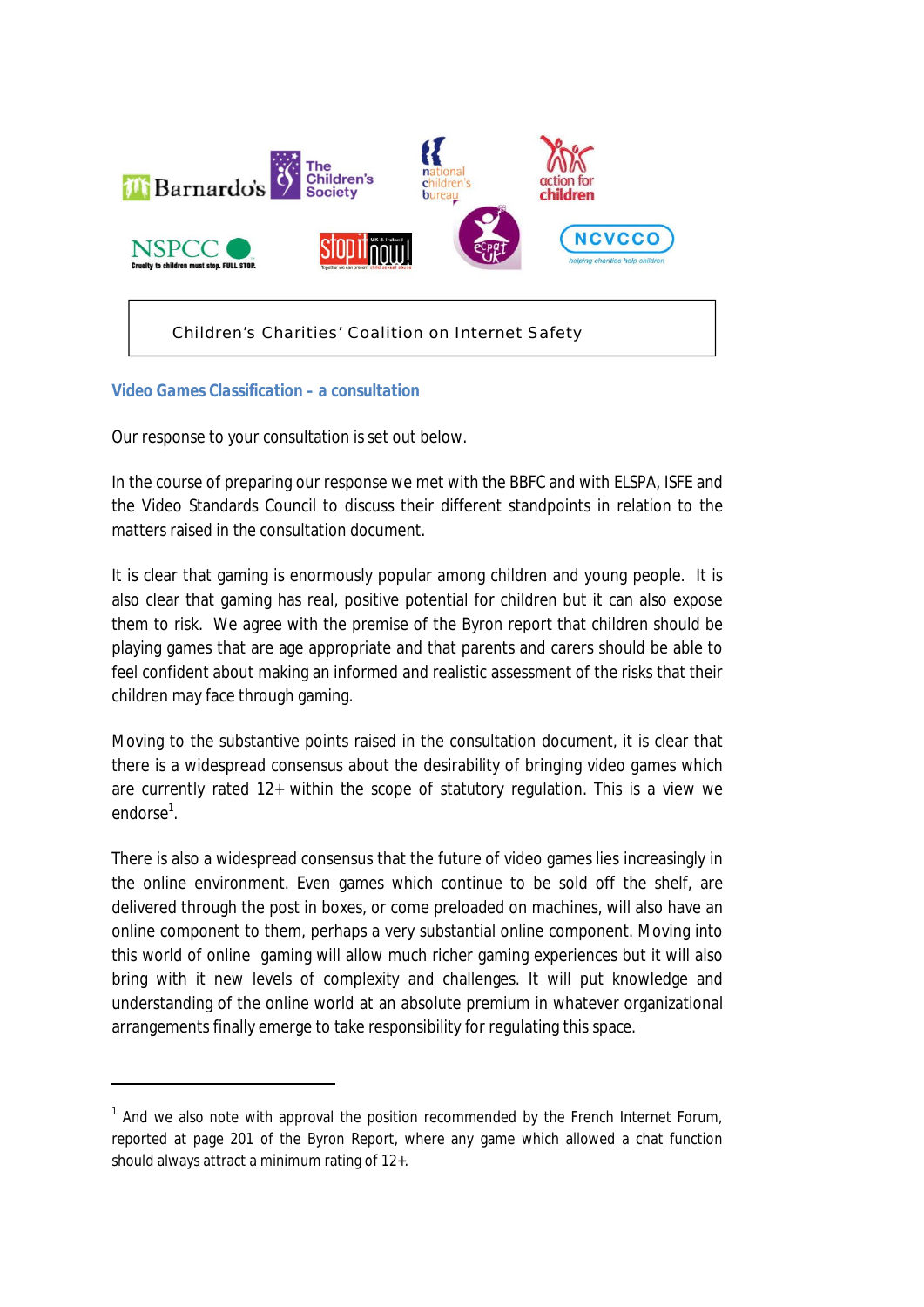At paragraph 7.25 of her report Dr Byron comments

"Very early on in my Review, it became clear that having a dual classification system and two sets of symbols often made things confusing for the consumer, especially for parents and children."

It seems to us that this view is also widely shared within the video games industry. What to do about it is at the heart of what needs to be resolved following this consultation.

Our view is that a single system which works across all video games is the preferred option. For that reason we do not support Option 1 (a hybrid classification system) as it is set out in the document. Neither do we support Option 4, the status quo.

However, we recognise that because there are currently two organizations operating in this area, the BBFC and PEGI, in order to achieve our desired outcome, of having a single system with a single set of symbols and related promotional material, one or other of these organizations must be asked to withdraw, or alternatively a way must be found to join their efforts into a single system.

In our discussions with PEGI much weight was attached to the "pan-European" nature of their existing system and how it was important, for example, that if a Polish adult were playing a particular game with someone from the UK, both could be confident that their opponent was, like them, an adult. By contrast it was suggested that in the absence of a pan-European system, or where different rating systems are being used, it might be possible for a 12 year old from the UK to end up playing against a 20 year old from Poland, where perhaps both might mistakenly believe that they were playing against someone closer to their own age

We do not claim to have carried out a comprehensive survey of every country in the world to see how they handle the challenge of rating video games, but a brief look did manage to turn up several different working systems. In addition to PEGI we found different games rating systems in the USA and Canada, Germany, Australia, Japan, New Zealand, Brazil and South Korea. The UK, of course, has the dual system and we understand there also seems to be a new system – TIGRS – for independent developers.

The fact that Germany is not now, and never has been, a member of PEGI does rather detract from the idea that PEGI is truly pan-European, although we are given to understand that within the online space talks are taking place to bring the Germans within the PEGI umbrella. Also we cannot help but observe that, at least where there is a chat or language dimension to the game play, UK children are far more likely to engage with players in other English-speaking countries and all of the big ones appear not to use PEGI. This is not to deny that UK children will also engage with other game players from non-English speaking countries (we have no evidence on this point either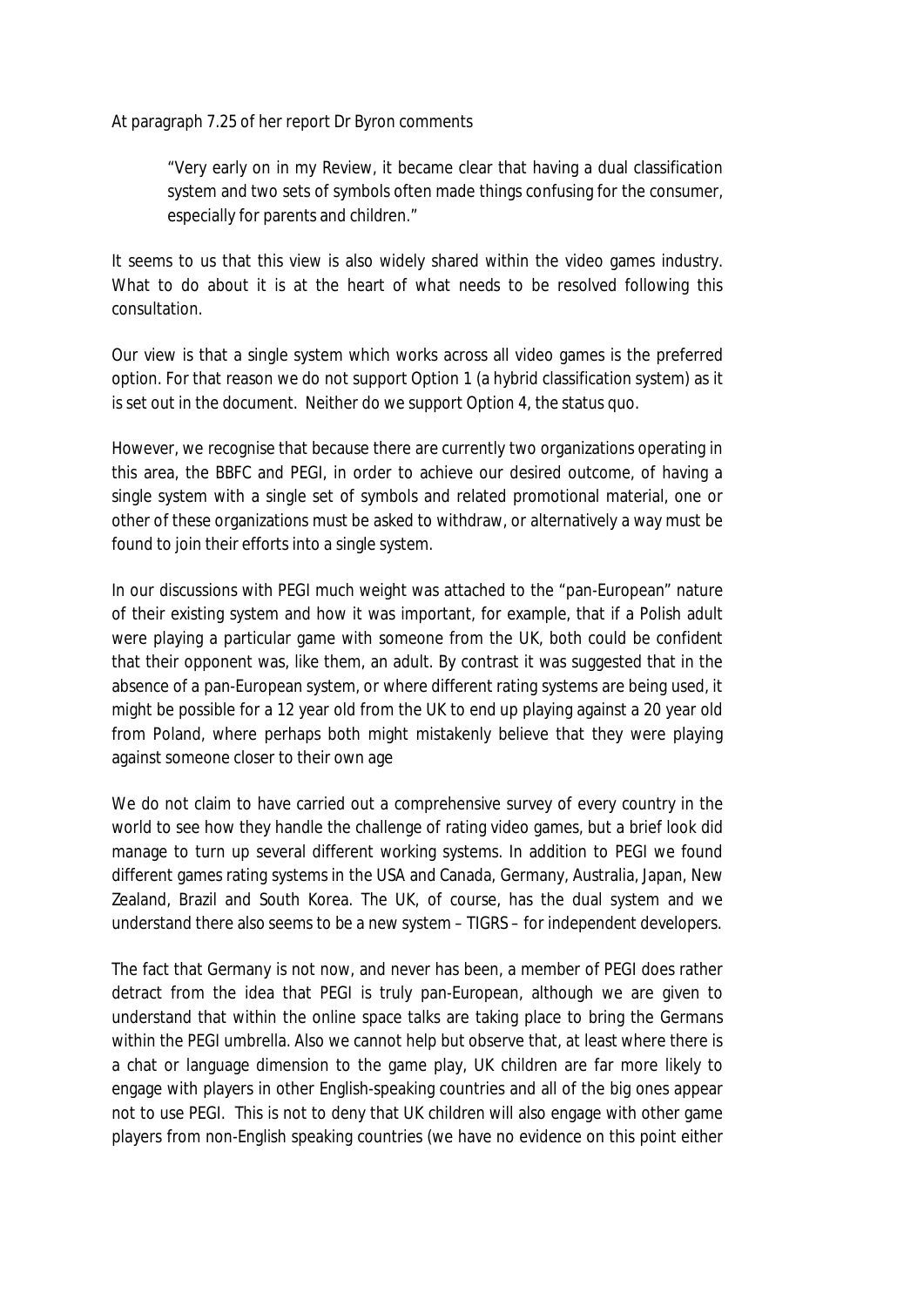way) but our assumption is that the English-speaking countries are more likely to provide the majority of opponents or fellow game players for UK children.

Within and around PEGI there is a huge amount of knowledge and expertise in the field of online gaming. Gaming is their core business. Moreover, in recent discussions with PEGI they were most emphatic that they saw an important part of their mission as being to use their 29-country membership base as a jumping off point for achieving a high degree of synchronisation with the other games rating systems being used in other parts of the world. This is a substantial point in PEGI's favour and should PEGI end up being entrusted with this work we would be very keen to see this being built into their work programme and for them to be held accountable for achieving it. There is no doubt that, particularly as games shift on to the internet, the more extensive or near global the ratings system is the better it is from a child protection perspective. In that context we think there is a real possibility that if, in effect, the UK were to withdraw from the PEGI system, it could deal a fatal blow to PEGI and we would, thereby, be jeopardising a child protection system and that is not a prospect we relish.

There is no denying that within and around PEGI there is a huge amount of knowledge and expertise in the field of online gaming. That is their core business. Yet at the same time it is also true that the BBFC has considerable experience in the space but, in addition, the BBFC has the substantial additional advantage of owning a better understood branding. There is undoubtedly still progress to be made to raise awareness of games rating systems and to help UK parents to understand the risks of gaming but we do consider that at the current time there is greater awareness and understanding of the BBFC brand and symbols than there is of the PEGI symbols. Another advantage that the BBFC have is that they look at the context of the sex or violence that appears in each game and make an impressively detailed and in depth assessment of each game.

Whichever organization ends up running the new, single system which we think is needed, it would be important for undertakings to be obtained which commit the sole supplier to high levels of investment in marketing.

Towards the end of the consultation process PEGI approached CHIS to advise us of a number of important decisions which they have recently taken: these include constituting PEGI as a separate organization with an independent Board and an independent Chairman to oversee the operation of the PEGI system and guarantee its integrity. They also indicated that the penalties for non-compliance were to be enhanced and that all games would be reviewed and classified prior to their release. In addition PEGI appears to be inclined to develop an entirely new system for classifying and "kitemarking" a set of online games which currently, in effect, have no form of classification at all. These are not insignificant developments which could easily be picked up and entrenched in any wider legislative or regulatory framework which might emerge from the current review.